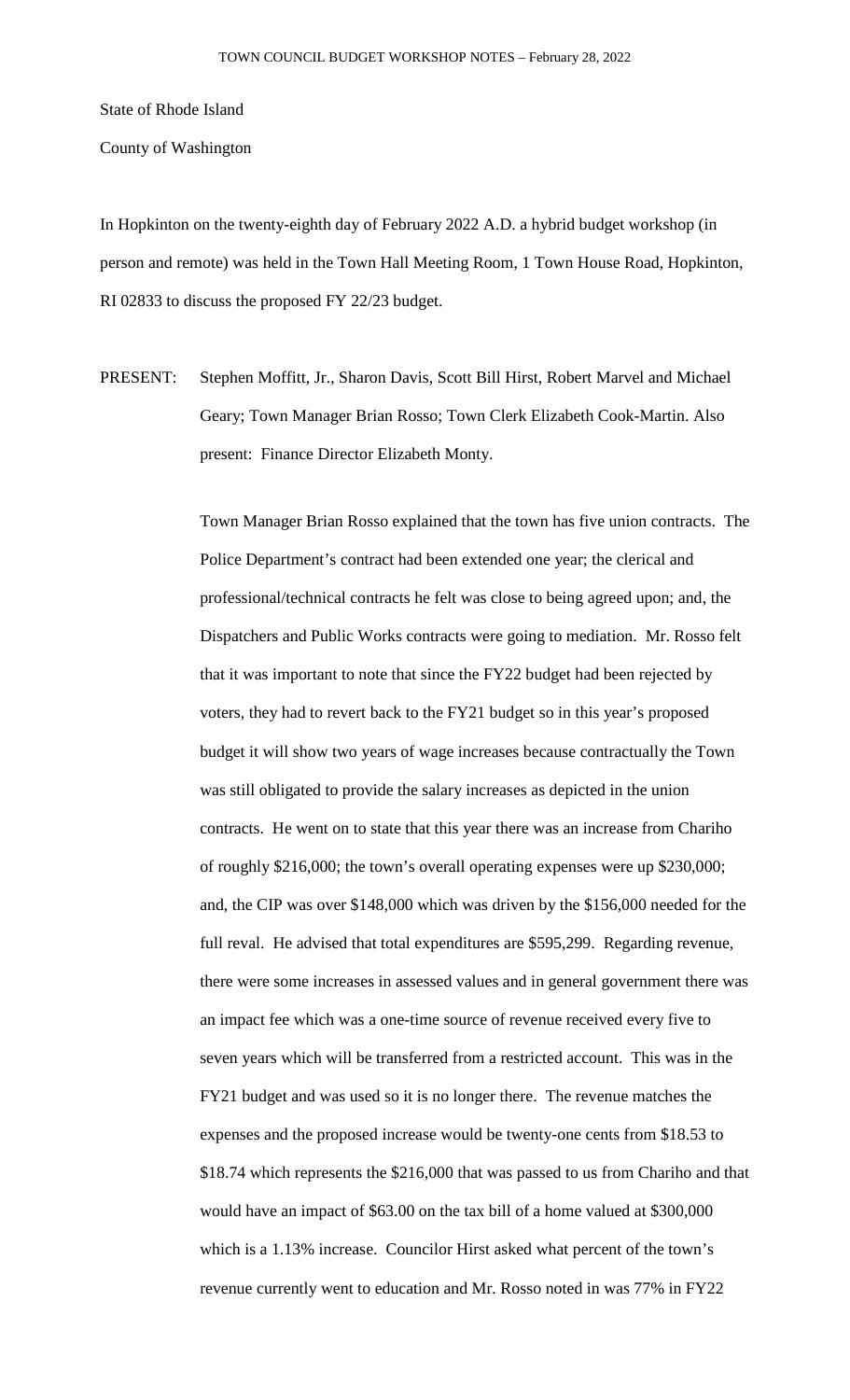with 23% going to the municipal budget and in the proposed budget it would be 76% to education and 24% to the municipal budget.

### PUBLIC WORKS DEPARTMENT/LANDFILL

Public Works Director David Caswell was present. Councilor Davis asked Mr. Rosso to discuss compensation and salaries. Mr. Rosso indicated that what was in the proposed budget was the most recent proposal made to Public Works which had been rejected. He explained that they did not negotiate in FY21 when that contract expired so they received a zero percent increase that year. He noted that they had been offered a retroactive one percent increase in FY21, two percent in FY22 and three percent in FY23, which is what is represented in the current proposed budget, but was rejected. So they were looking at three years of salary increases for Public Works and two years' worth of salary increases for the other departments. Councilor Geary felt they could not put a price on safety and the Public Works Department needed money to make repairs on vehicles. In the proposed budget maintenance supplies was listed as \$8,000 and he wondered if this would be enough money to cover the necessary supplies for vehicle maintenance and felt that possibly with some of the COVID money they could purchase some new equipment and software to be able to work on the newer vehicles. He wished to also see the purchase of another vehicle for DPW and felt they could look into buying state surplus equipment. Mr. Rosso did note that the Public Works fleet has been neglected for several years and they have tried to start revamping their fleet. He suggested that after the budget process, after the Council submits their budget, they could start holding similar workshops on the use of the ARPA funds. He noted that he worked with department heads to come up with projects to propose to the Council and the Public Works fleet was high on that list. Councilor Davis spoke about the tree trimming line item, noting that last year they had indicated there was \$30,000 in remaining funds from the original \$72,000. Mr. Rosso suggested that there was still \$32,000; however, there were a few projects that were potential liabilities to the town that will be costly and he felt that they would be going through a good portion of those funds. Mr. Caswell noted that in the DPW budget the line item for tree trimming was \$1,500 and noted that the year to date total was zero and typically the Department waited for

2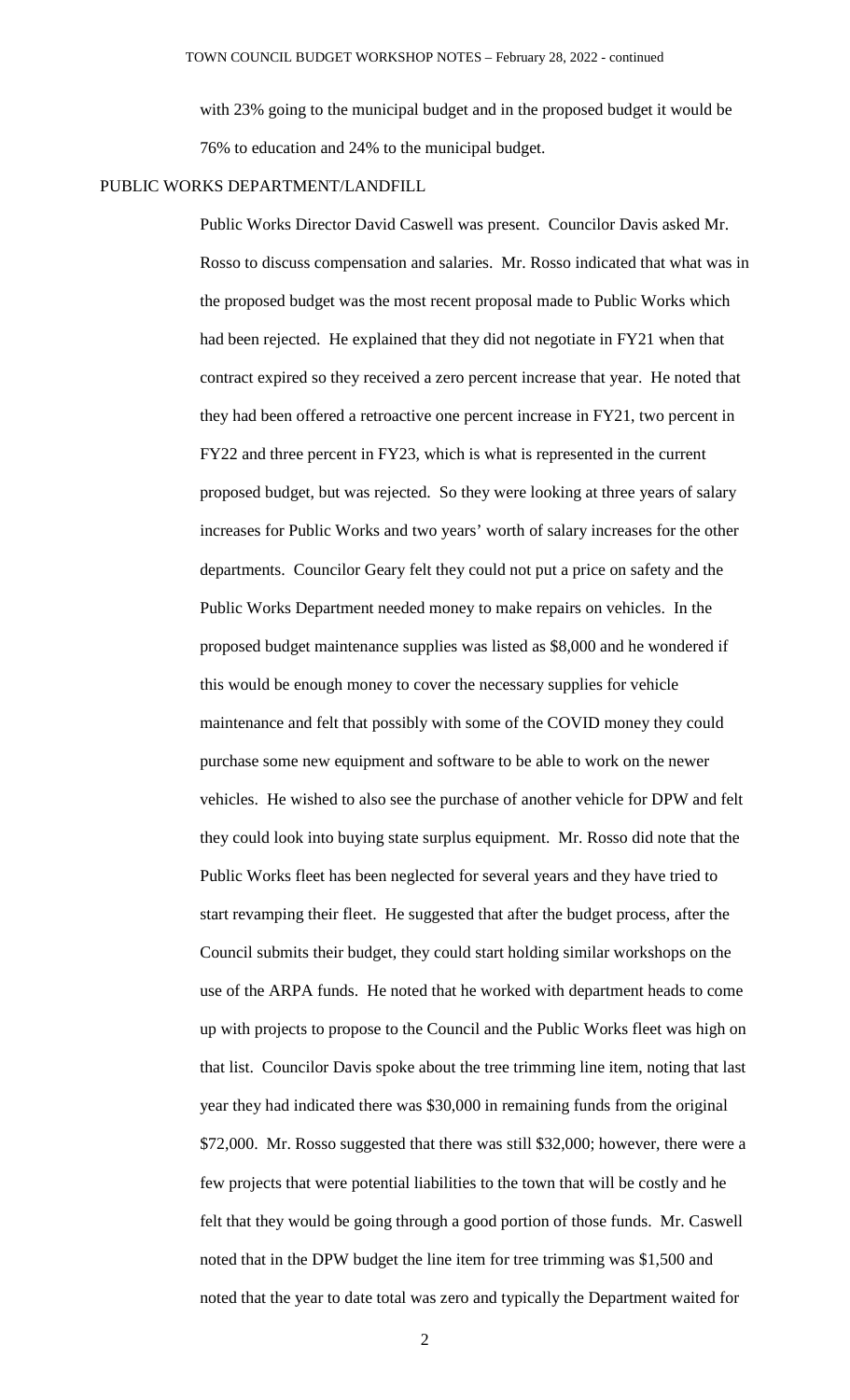the end of the budget cycle to target some of those problem trees; however, it typically costs \$1,500 to remove one tree. He believed the money in the restricted account would be depleted rather quickly when they started to move forward; however, they were waiting to see what National Grid removed. Councilor Davis asked if tree trimming could be an ARPA project and Mr. Rosso advised that it could. Council President Moffitt noted that they would be discussing how to spend those monies after the budget process was completed and he did not want to get off-track. Councilor Geary asked if the Department of Public Works was short of help and Mr. Caswell stated that they were short one person and they were currently accepting applications. Mr. Caswell explained that the line item for part time help was used for people who he called in to assist with snowplowing and they used the town's equipment. Councilor Hirst questioned the landfill and asked what the immediate concerns of the landfill were. Mr. Rosso noted that this line item concerned the cost that the town paid to Westerly in order to use their landfill. Councilor Davis asked if this was a contract and Mr. Rosso indicated that in the past it had been but currently was not. He noted that he has been working with Chief Lacey and was trying to meet with him to discuss this contract. Chief Lacey's council proposed a very hefty increase for the year and Mr. Rosso has asked them to meet with him and provide some data as to how they came up with that number. He noted that he has put a moderate increase in the budget for this but it was going to take some convincing to get to that amount and this would be a one-time expense because after FY23 the residents are going to have to pay a yearly fee for a dump pass which is projected to be \$50.00 for Westerly and Hopkinton residents and this line item will be removed from the budget.

### **TOWN CLERK/PROBATE/BOARD OF CANVASSERS & ELECTIONS**

Town Clerk Cook-Martin was present. Mr. Rosso noted that the Town Clerk's department is part of the clerical union contract. The Town Clerk is not part of the union but her increases mimic what the other employees receive. When the town's budget gets rejected, all union employees still receive their pay increases; however, the Town Clerk does not. Councilor Davis questioned the health insurance cost noting that in the prior year it was supposed to increase by 6% and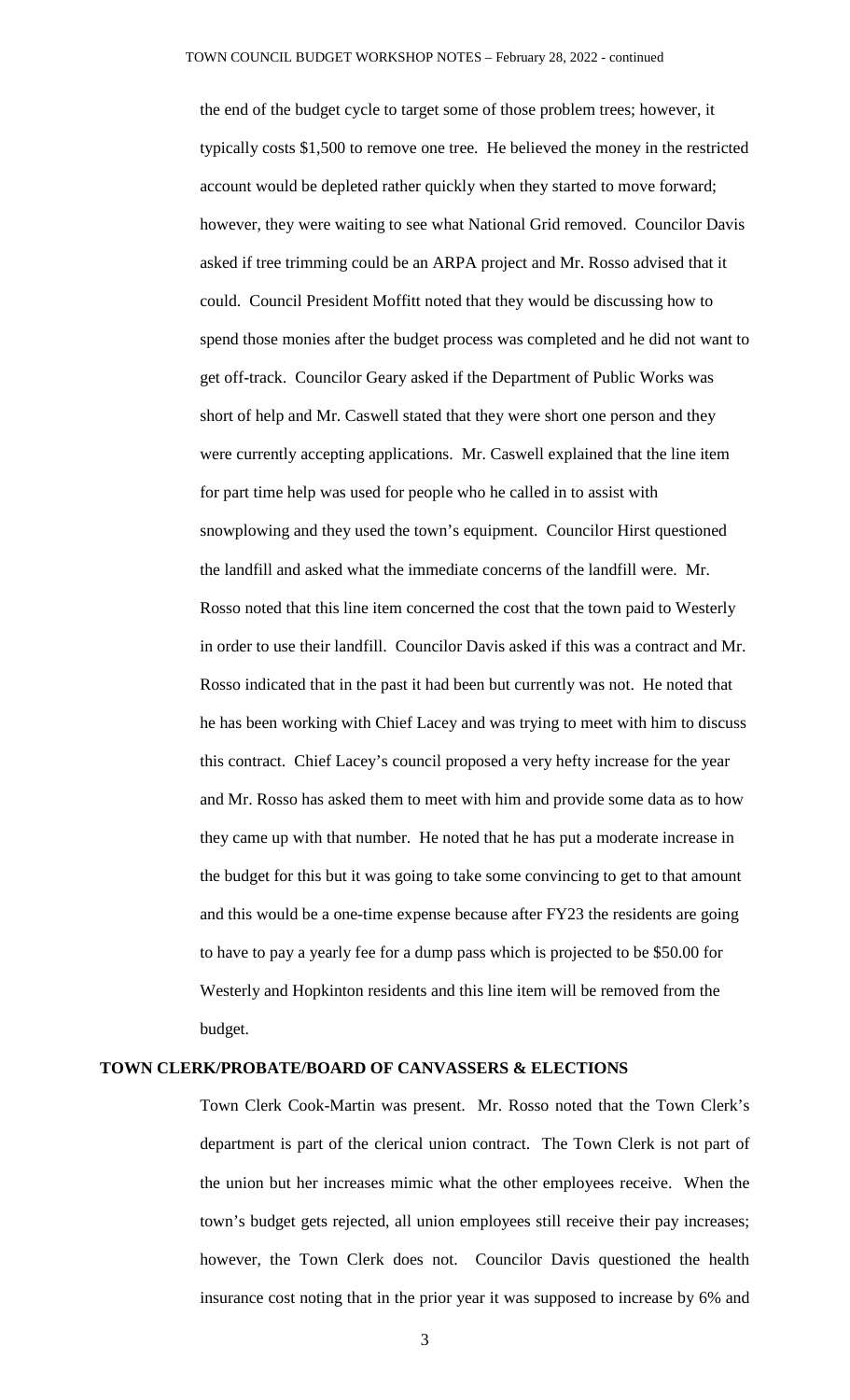dental by 3%. Mr. Rosso noted that the Trust is proposing a small increase of 2% to 6% and he noted that he had used the smaller figure, with the employees paying 22% of their healthcare coverage and the town paying 78%. Lastly, Councilor Davis questioned the pension line item noting that it had been 2.98% and was decreasing to 2.91% and Mr. Rosso stated that this was determined by the state. Councilor Geary asked the Town Clerk if she was fully staffed and she indicated she was except for the Board of Canvassers, which was short one person. She advised the Council that this matter was scheduled on their next agenda and Councilor Davis asked if they were to hold any interviews. Clerk Cook-Martin indicated that she had sent the law to the Solicitor and Council President Moffitt which indicated that based on the lists submitted by the two political parties in the town, the Council President makes a nomination from those lists. She did not feel that interviews were required, but the Council could hold interviews if they desired. Council President Moffitt asked if there were any changes that had to be made due to redistricting. Clerk Cook-Martin advised that it appeared that there was no change to the congressional or senatorial districts; however, there may be a slight change to the representative district. She had compared the 2012 legislation to the 2020 legislation and would be reaching out to Representative Kennedy to get an idea of who prepared the legislation and the descriptions because there seems to be a slight change to two districts. She felt they will have enough money in the budget to take care of this cost.

Sarah Steverman of 148 Main Street felt that the best way to get the word out about voting was to place something on Facebook. Councilor Marvel noted that there is an official town Facebook page, though it had been dormant for years. Mr. Rosso noted there is expected to be a new town website in the near future which will tie into their Facebook presence.

## **TOWN COUNCIL**

Councilor Hirst felt that the Town Council deserved an increase in their stipend, noting that it was hard to get people to run for government. Councilor Geary asked when the last time was that the Town Council had received a raise and Councilor Davis noted that it was in 2005 and then from there it was decreased in 2012. She agreed that there should be an increase. Council President Moffitt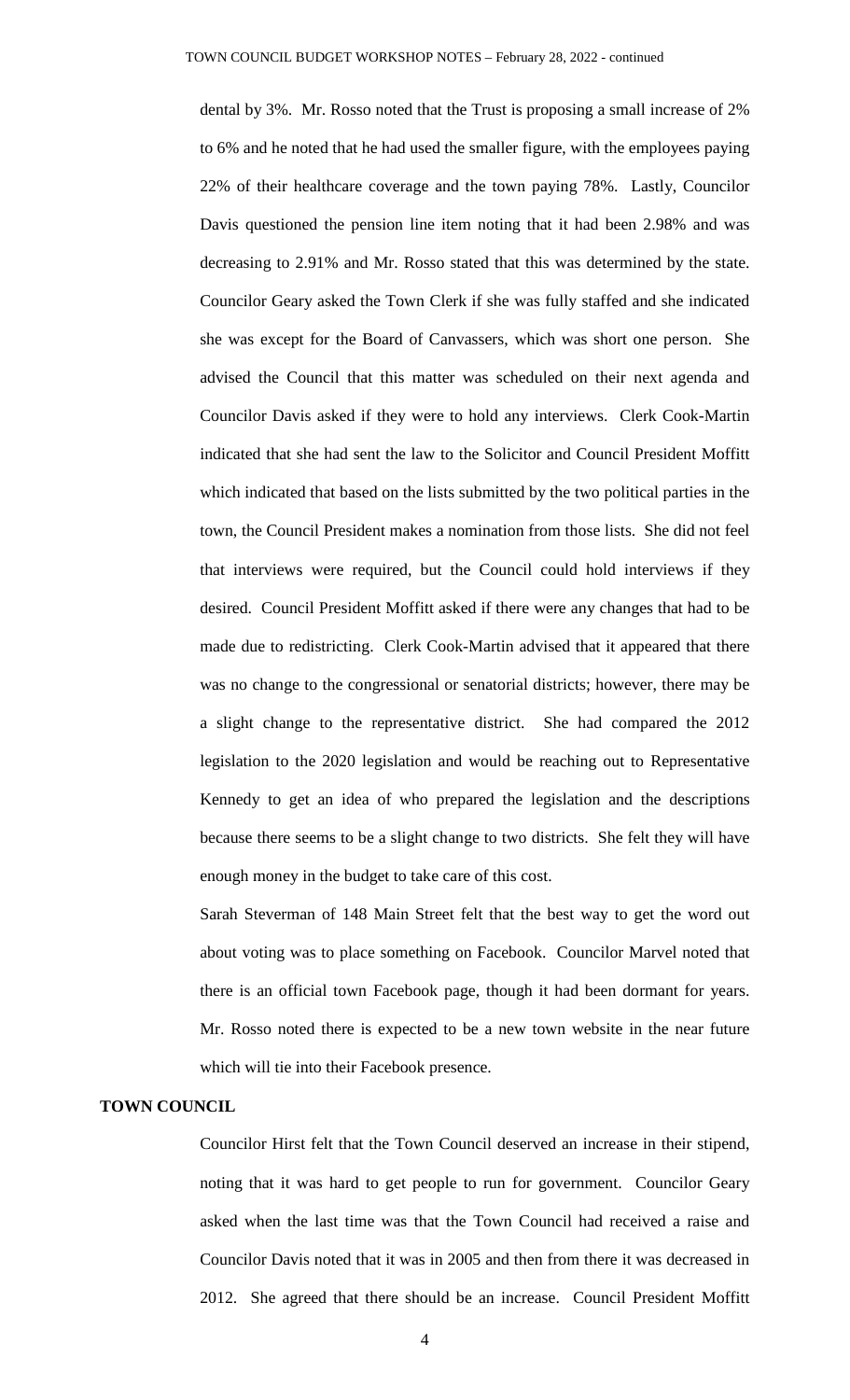noted that this would not be for them, but would be for the next elected Town Council. Mr. Rosso asked the Council if they wished him to find comparables and Councilor Davis noted that previously she had requested an increase of \$5,000 which would be an additional \$1,000 per councilor. Councilor Geary asked if there needed to be a vote in order to include an increase in the proposed budget and Clerk Cook-Martin noted that if this was agreed to by consensus it could be added into the budget and if they needed to make some cuts it could always come out. It was agreed that they would add an additional \$1,000 for each councilor. Councilor Marvel advised that he was not comfortable asking all of the other departments to level fund and then increasing their stipend; this money was not the reason he ran for Council and the pay was not something that would stop him from running. Council President Moffitt questioned if \$4,000 was the usual Town Council contingency amount and believed there were times when the Town Council should be able to do something out of the ordinary. Councilor Hirst felt that should be raised to \$10,000 in case of an emergency. Mr. Rosso noted that generally they have restricted accounts for emergency purposes and if they ever needed to run a deficit they could which would come out of the fund balance. He explained that the Council contingency fund was generally used when the Council wished to do something that was not budgeted for, such as a mailing or assisting a resident or nonprofit with a fee. Councilor Davis advised that she did not wish to raise this to \$10,000 but would agree to \$5,000. Councilor Hirst suggested that he will check with Richmond and Charlestown to see what they had in their contingency fund.

## **GENERAL GOVERNMENT**

Mr. Rosso went over the General Government budget. Councilor Davis noted that the line item for property and casualty insurance had increased and asked Mr. Rosso to explain that. Mr. Rosso noted that this was a two year increase and came directly from the Trust. The town's total liability coverage increased from \$2,000,000 to \$5,000,000 which was required after the town purchased the street lights and the Trust was projecting a 10% increase this year attributed to cybersecurity.

# **CAPITAL IMPROVEMENT PLAN**